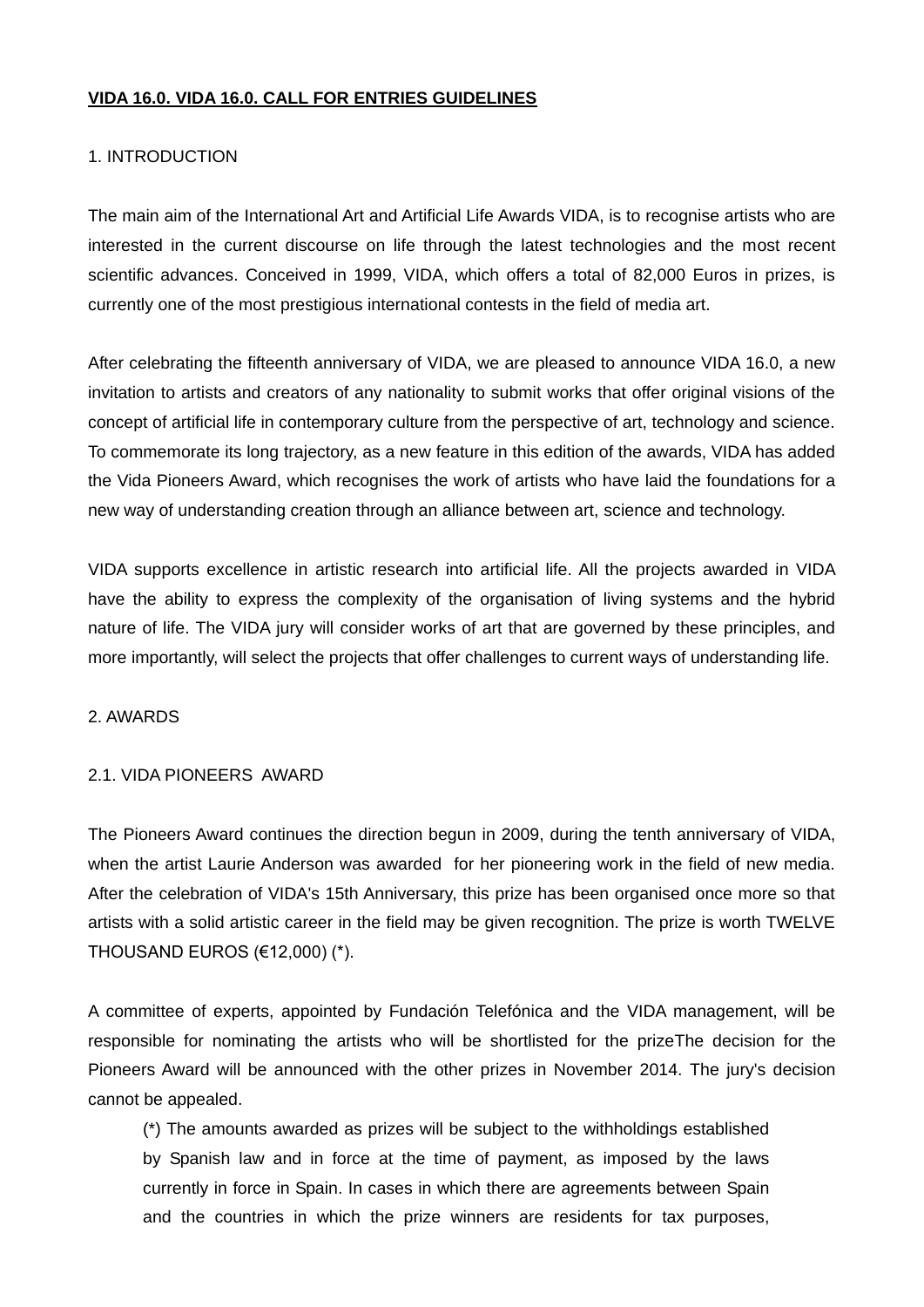withholdings may be avoided by submitting the corresponding certificate.

### 2.2. FINISHED PROJECT AWARDS

The VIDA 16.0 Finished Project awards are held with the aim of taking the pulse of the latest developments in the area of art and artificial life. This prize is therefore intended for artistic works that were produced recently, not more than two years ago (dated after 2012). With these prizes, VIDA 16.0 wishes to highlight the high-quality technical resolution of these projects, which respond effectively to the VIDA framework of discourse and are distinguished by their exhibitional aspect and their ability to start up a dialogue with the public. All these aspects must be detailed clearly and concisely on the project submission form. The VIDA 16.0 jury will take these questions into consideration when judging the prizes.

### Prizes and amounts:

- First prize: TWELVE THOUSAND EUROS 12,000 euros (\*),
- Second prize: TEN THOUSAND EUROS 10,000 euros (\*),
- People's Choice Award: SIX THOUSAND EUROS 6,000 euros (\*).
- Honourable Mentions: no cash prize.

The People's Choice Award will be chosen by the public from among the eight Honourable Mentions. In the week following the publication of the prize-winning projects on the VIDA web site (vida.fundaciontelefonica.com), members of the public will be able to cast their vote for the project of their choice. Voting will take place on the VIDA Facebook page: www.facebook.com/VidaArtAwards.

#### **Guidelines**

- Each artist or group may present one single project in this category..

- The project submitted must have a production date later than 2012.

- The project submitted must be a completely finished project; no projects will be accepted that are still in the development phase or are incomplete.

- An artist or group awarded a prize in previous years in the Finished Projects category may take part in this new edition, can projects that received an Incentive for Production prize in previous editions and are therefore now complete.

- The jury's decision cannot be appealed.

(\*) The amounts awarded as prizes will be subject to the withholdings established by Spanish law and in force at the time of payment, as imposed by the laws currently in force in Spain. In cases in which there are agreements between Spain and the countries in which the prize winners are residents for tax purposes, withholdings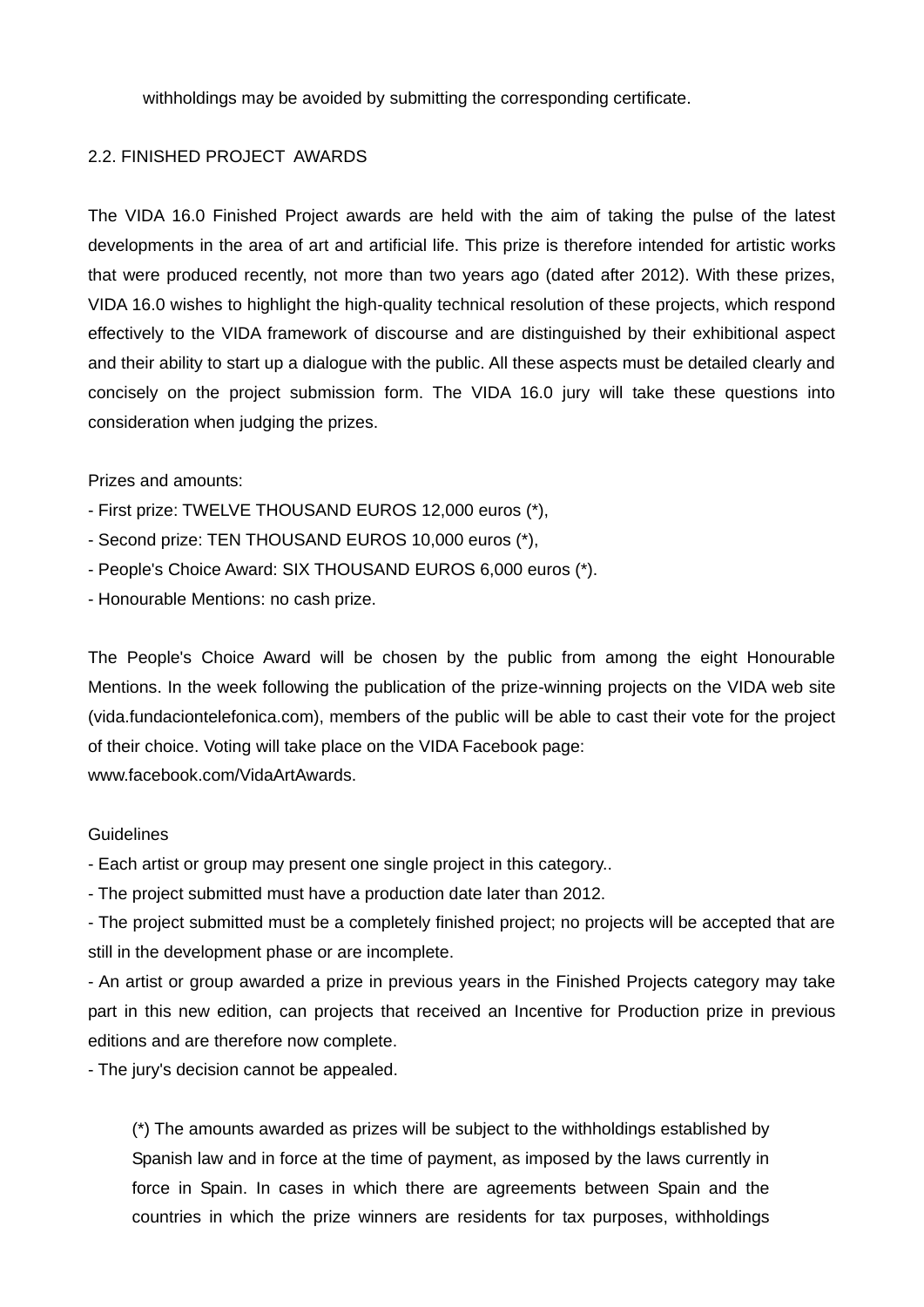may be avoided by submitting the corresponding certificate.

### 2.3. INCENTIVES FOR PRODUCTION AWARDS

The VIDA 16.0 Incentives for Production prizes are intended to help to financeartistic proposals for artificial life that have not yet been carried out. These prizes are exclusively for creators whose nationality or permanent place of residence is Spain, Portugal or any country in Latin America.

The proposals submitted to Incentives for Production will be evaluated by the VIDA 16.0 jury based on the idea presented and the way in which this idea investigates the context of the contest. The VIDA 16.0 jury will evaluate the ability of the creator(s) to carry out the proposed project within the given time frame, and the management of the estimated implementation resources and of the submitted budget. All these aspects must be detailed clearly and concisely on the project submission form.

### Prizes and amounts:

Incentives for Production Awards: five prizes, each for a total of EIGHT THOUSAND EUROS (€8,000) (\*).

Telefónica R+D Incentive Award: one of the submissions awarded a prize will also receive the Telefónica R+D Incentive Award, which consists of a residency of maximum one month in duration, at the Telefónica R+D headquarters in Barcelona in 2015.

VIDA 16.0 has the collaboration of Telefónica Research and Development, whose contribution is designed to stimulate artistic innovation in the latest artificial life technologies. The artist will receive the support of experts in research, development and innovation in the latest information technologies. In addition to advice and regular communication over the network, the artist will have the possibility of spending one month at the Telefónica innovation department in Barcelona (Spain), with accommodation and travel expenses paid.

(\*) The amounts awarded as prizes will be subject to the withholdings established by Spanish law and in force at the time of payment, as imposed by the laws currently in force in Spain. In cases in which there are agreements between Spain and the countries in which the prize winners are residents for tax purposes, withholdings may be avoided by submitting the corresponding certificate.

### 3. REGISTRATION

To register for the Finished Project and Incentives for Production awards, go to the ON-LINE REGISTRATION FORM on the VIDA web site: vida.fundaciontelefonica.com and select the form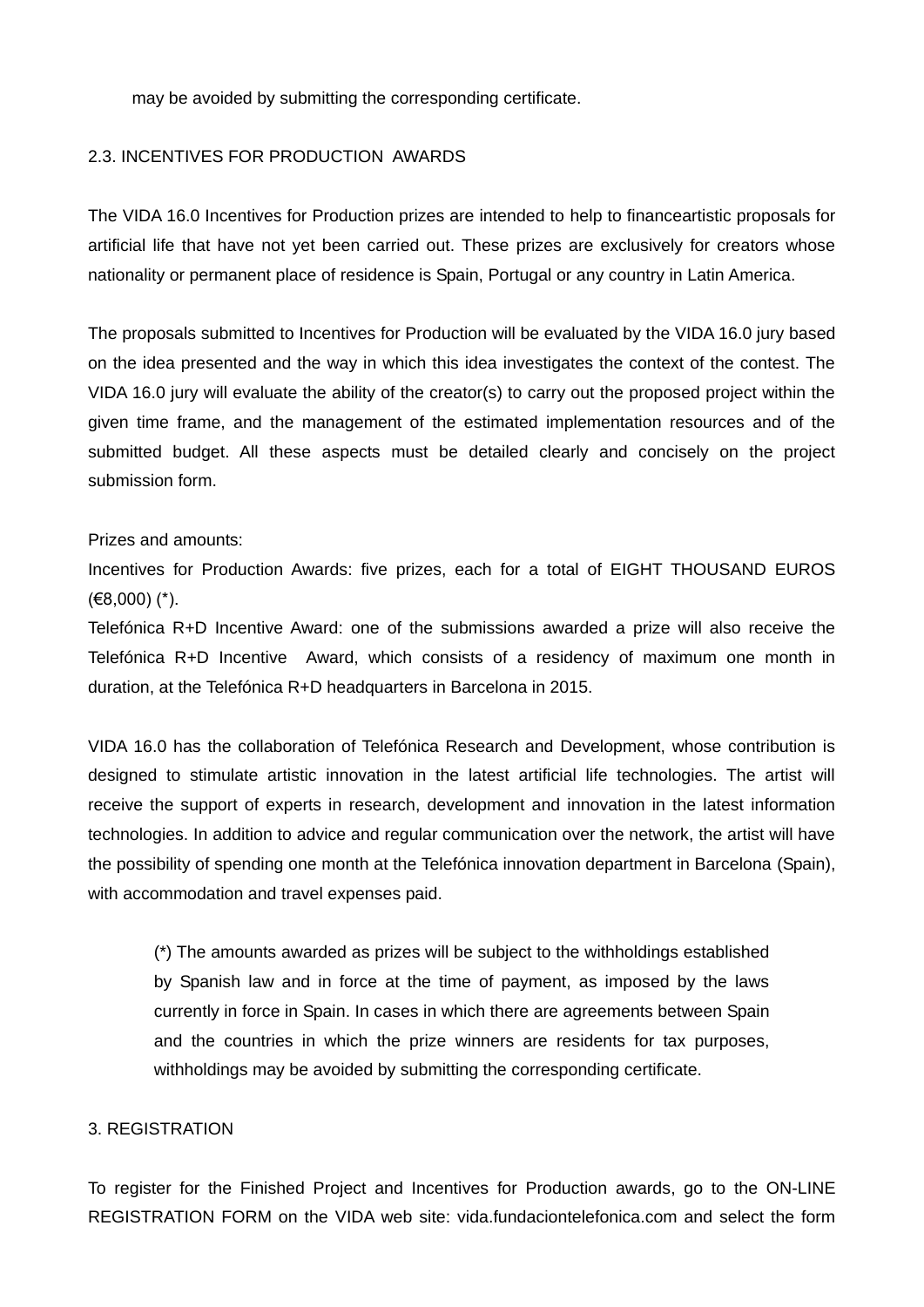for the prize for which you wish to enter. The form may be completed in Spanish or English. Incomplete forms will not be evaluated by the jury.

4. DATES

Entry dates for projects: from 21 May to 31 July 2014.

The project submission deadline is 31 July 2014, at 24:00 hours (Spanish mainland time zone).

The results of the contest will be published in November 2014 on the VIDA web site vida.fundaciontelefonica.com

# 5. JURY

The projects submitted will be examined by a jury of international experts made up of Mónica Bello, Laura Fernández Orgaz, Honor Harger, Marina McDougall, Roger Malina, Jose-Carlos Mariátegui and Nell Tenhaaf.

# 6. INFORMATION AND QUESTIONS

Artists interested in taking part in the contest can see the projects awarded prizes in previous years on the VIDA web site: vida.fundaciontelefonica.com

You can also contact us by sending an e-mail to vida@telefonica.com

# 7. RIGHTS, USE AND ASSIGNMENT OF RIGHTS TO IMAGES

Participants who receive a prize assign the rights to the use of the videos and other materials submitted with the registration form to the organisers of VIDA 16.0, Fundación Telefónica, for the following purposes:

- To publicise the activities of Fundación Telefónica through any analogue or digital communications media, including on-line media, that are currently known and all that could be developed in the future, with no temporal or geographical limit.

- To create materials whose purpose is to publicise the activities of Fundación Telefónica.

- To be exhibited on the official VIDA web site and the Fundación Telefónica web site

The organisers of the contest undertake to use the works submitted only for the above-mentioned